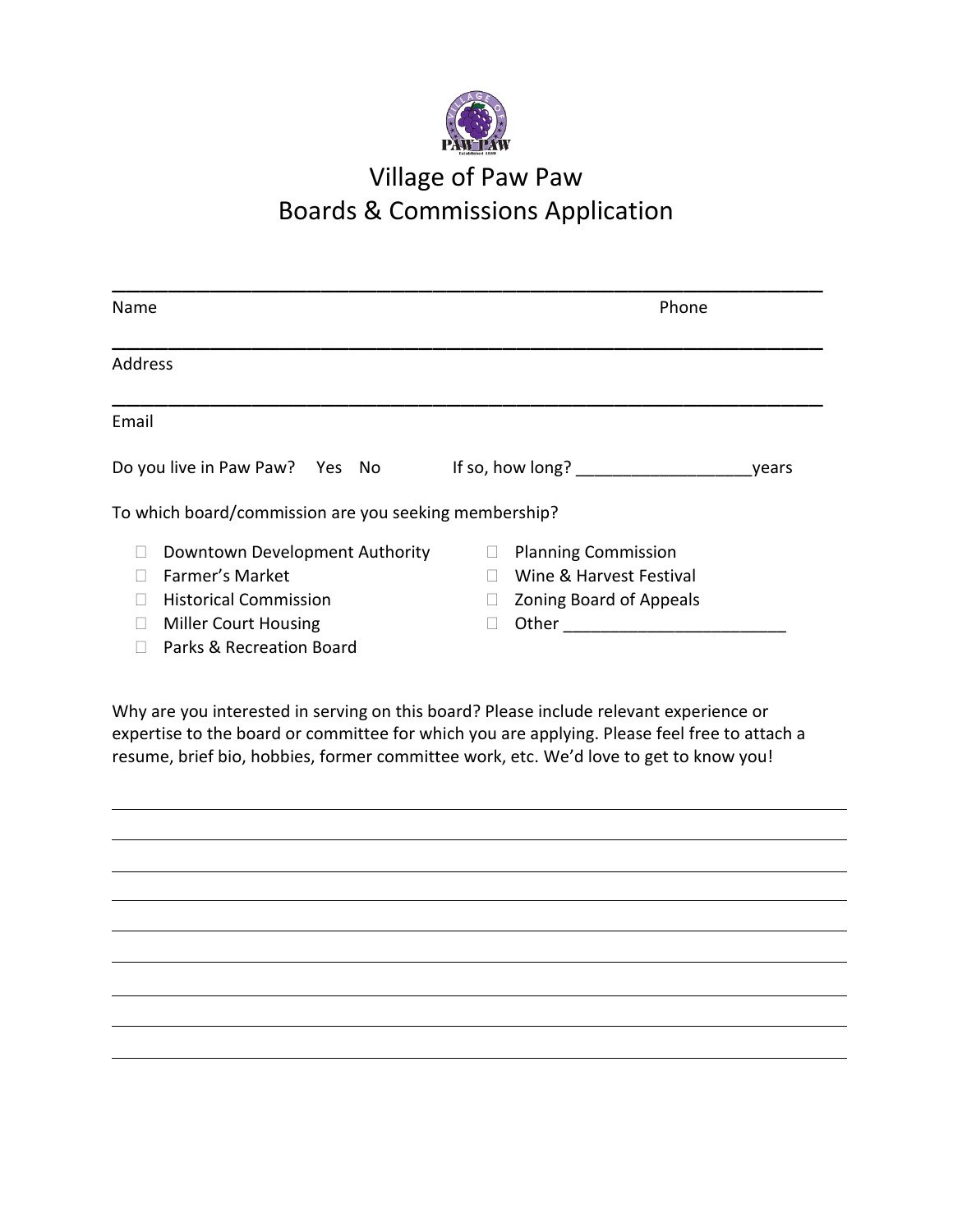## **General Meeting Schedule**

Downtown Development Authority - 3<sup>rd</sup> Monday of the Month Farmer's Market  $-1$ <sup>st</sup> Monday of the Month Historical Commission – 5<sup>th</sup> Wednesdays Miller Court Housing - 3<sup>rd</sup> Monday of the Month Parks & Recreation Board  $-1<sup>st</sup>$  Monday of the Month Planning Commission  $-1^{st}$  Thursday of the Month Wine & Harvest Festival – 1<sup>st</sup> Wednesdays Zoning Board of Appeals – 1st Mondays

It is expected that you will strive to attend all scheduled meetings and will properly notify the board or commission chairperson if you will not be able to attend a meeting as soon as you become aware you will not make the meeting.

All members are expected to act with integrity and honesty and to refrain from any decisions in which they have a conflict of interest. Please reach out to the Village Manager or to the chairperson of your board if you have any questions or concerns.

Some commissions and boards have bylaws that govern the proceedings of the board. These should be followed at all times.

By signing below, you acknowledge that you understand and agree to the above.

Signature Date Date Date

Printed Name

Thank you!

\_\_\_\_\_\_\_\_\_\_\_\_\_\_\_\_\_\_\_\_\_\_\_\_\_\_\_\_\_\_\_\_\_\_\_\_\_\_\_\_\_\_\_\_\_\_\_\_\_\_\_\_\_\_\_\_\_\_\_\_\_\_\_\_\_\_\_\_\_\_\_\_\_\_\_\_\_\_

Questions? Sarah Moyer-Cale, Manager 269-657-3148 [s.moyer-cale@pawpaw.net](mailto:s.moyer-cale@pawpaw.net)